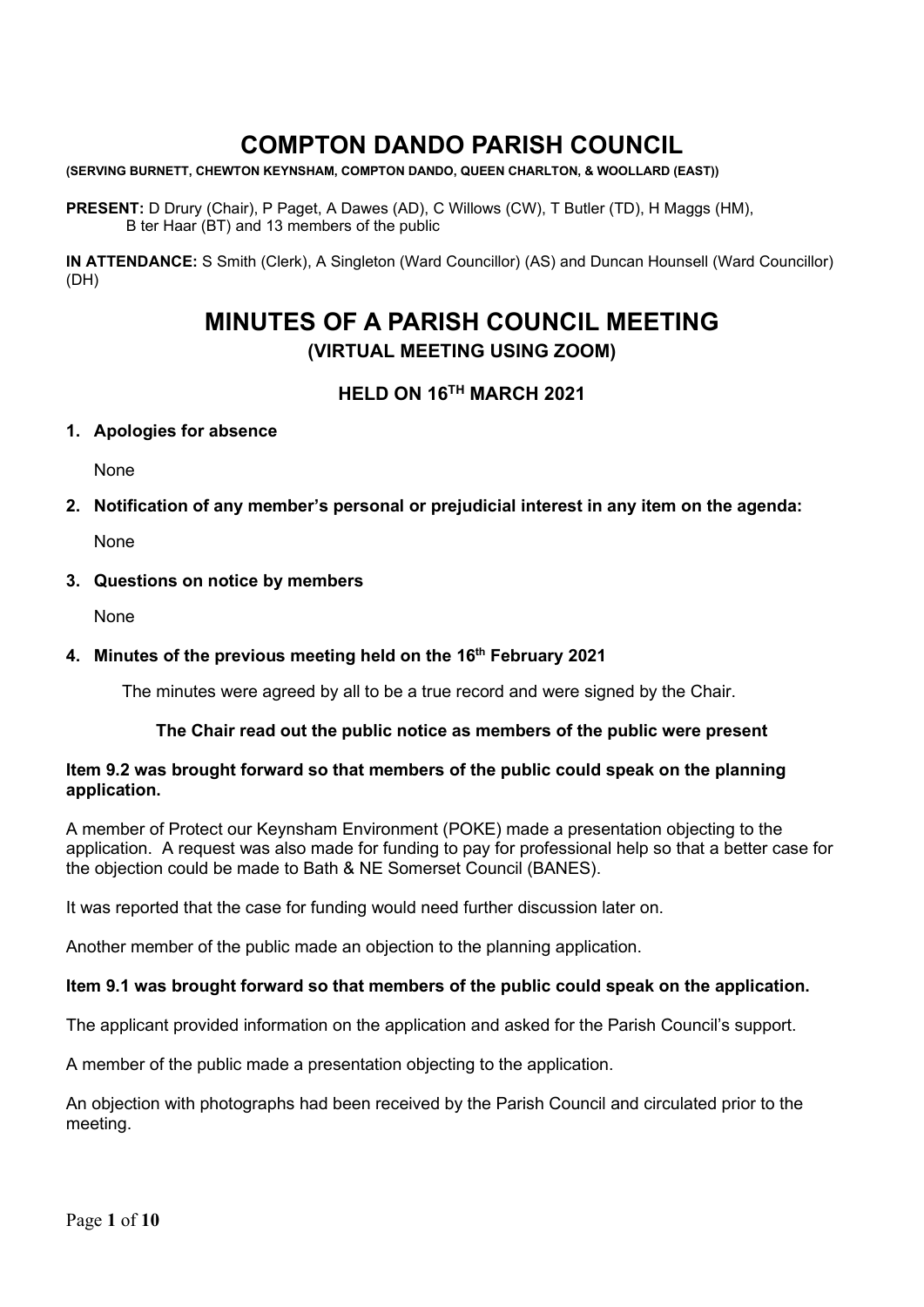#### **5. Ward councillor's update**

- BANES have sent out information on the Community Contribution to residents with the Council Tax annual renewal details. This is a voluntary contribution that will be given to groups that are helping inequality across the district. The money will not go to BANES. It is hoped that this voluntary contribution will be built on over time and more projects will be supported.
- The Ward Councillor's Community Fund of £1000 is now available. Applications from local organisations and groups are welcome.
- BANES are currently discussing whether to recycle soft plastic waste.
- The West of England Combined Authority (WECA) are bidding for a £50,000 grant from the Department of Transport, to go towards reinstating Saltford railway station. It would be at least 5 years before it was finished.

#### **6. Finance**

# **6.1 Finance Report for Compton Dando Parish Council 16/03/2021 Bank Reconciliation for 19/02/2021**

The attached Bank Reconciliation was received and noted.

#### **6.2 Schedule of Expenditure for 01/04/2020 to 16/03/2021**

The attached Schedule of Accounts was approved. The Clerk has been delegated authority to sign the pre-signed cheques.

#### **6.3 Parish Hall Payments for 16/03/2021**

The Schedule of Accounts was approved and the payments will be made by the Clerk with delegated power, using internet banking.

| Payee                        | <b>Description</b>    | Amount |
|------------------------------|-----------------------|--------|
| H Dottridge                  | Repairs/Handle        | £50.00 |
| J Dottridge                  | Key safe              | £16.48 |
| <b>Chew Valley East News</b> | Advertising           | £45.00 |
| H Dottridge                  | <b>Lottery Prizes</b> | £50.00 |

#### **6.4 To receive notification of the Precept payments as follows:**

The first payment of £6,645.36 will be on or around 3rd April 2021, and the second payment of £6,645.36 will be on or around 1st October 2021.

Received and noted.

#### **7. To receive updates on progress of resolutions from the CDPC meeting held on 16th February 2021**

#### **7.1 Speed on Queen Charlton Road**

Carried forward to April.

#### **8. Matters for discussion/decision**

#### **8.1 Renewal of dispensation for the Parish Hall**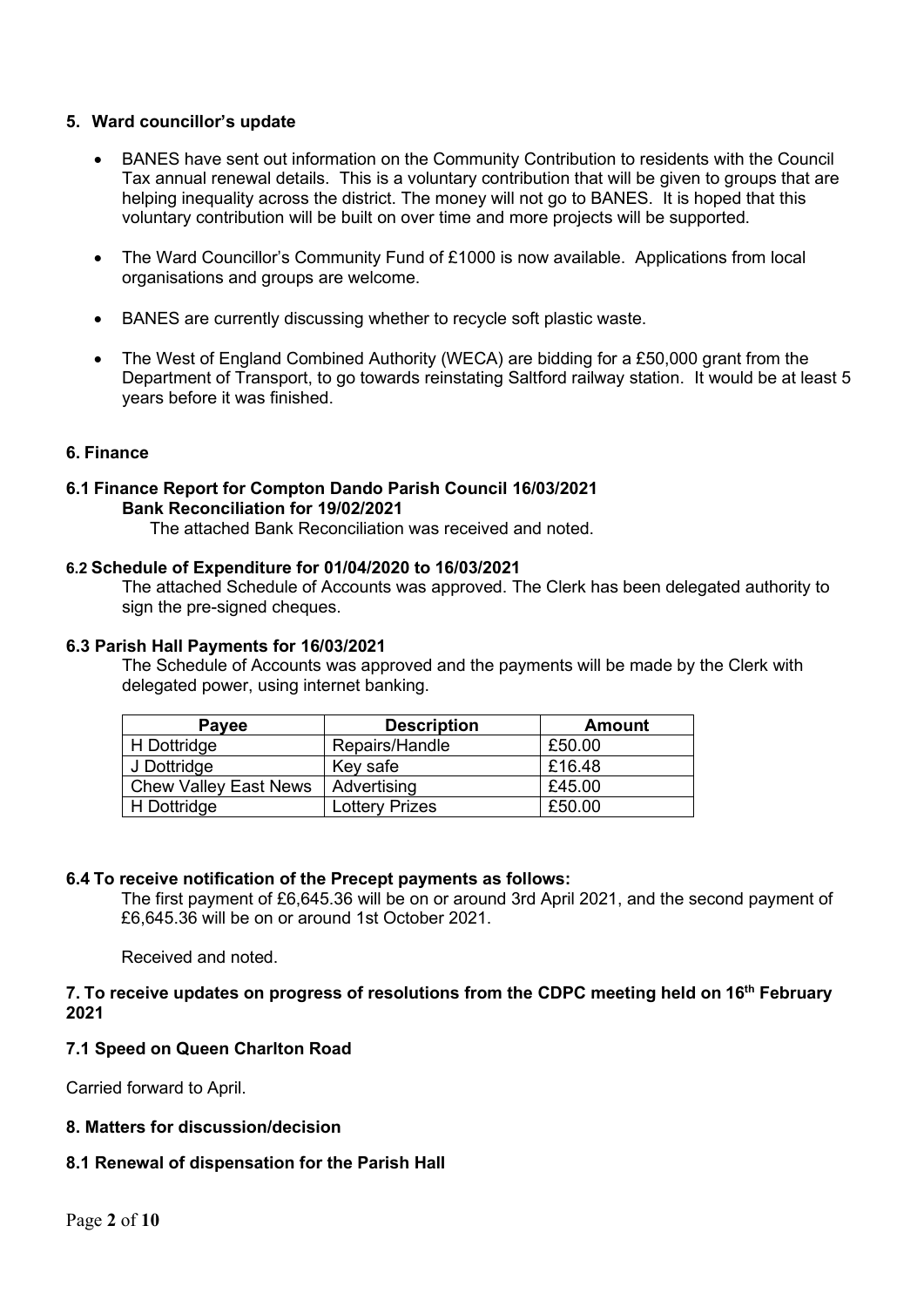Completed applications for renewal of the dispensation for 4 years have been received by the Clerk.

#### **8.2 To decide on dates for the Annual Meeting of the Parish and the Annual Parish Council meeting**

It was DECIDED to hold both meetings on the evening of the 4<sup>th</sup> May via Zoom.

It was reported that Purdah would be in place from the 22<sup>nd</sup> March until the elections for the Police and Crime Commissioner, the WECA Mayor and the Bristol Mayor take place in May. This means that no major announcements/decisions can be made during this time.

#### **8.3 Issues related to Engine House Lane by-way in Queen Charlton**

Graeme Stark from Banes Public Rights of Way department, responded to an inquiry concerning changing the by-way designation and the fly tipping problem as follows:

"I'm afraid it's probably not possible to stop up the motorised vehicular rights and to make the route just a restricted byway. The legislation to do this requires the route to be 'unnecessary' for public use but we know that, along with the anti-social users, there are also legitimate motorised users of the byway. Our Cleansing Team will be able to assist with matters relating to fly tipping and other criminal acts such as burning out cars should be reported to the police."

It was reported that if CCTV was considered then signs would need to be put up in the area.

### **8.4 To decide on comments to the Government consultation on the Model Design Code**

The Ministry for Housing, Communities and Local Government (MHCLG) have recently launched a consultation seeking views on proposals to create a new Office for Place which would involve each local planning authority drawing up its own design code in consultation with local people that developers would have to adhere to. This would involve some changes to the National Planning Policy Framework (NPPF). There is currently an eight-week consultation on the proposals which will close on the  $27<sup>th</sup>$ March. The main consultation document can be downloaded [here](https://www.gov.uk/government/consultations/national-planning-policy-framework-and-national-model-design-code-consultation-proposals) .

The Chair will draft the comments for circulation via the Vice-Chair and then the Clerk (ACTION COUNCILLORS DD AND PP AND CLERK).

#### **8.5 To receive notice that the Definitive Map Modification Order (DMMO) for Park Copse has been received by the Public Rights of Way Office**

Received and noted.

#### **8.6 To receive information on the 'community-level carbon footprint tool' which CSE and the University of Exeter have produced – Councillor BT**

Councillor BT showed a PowerPoint illustrating the use of the carbon footprint tool to compare Territorial sources of carbon (those in the area you live), with Consumption Sources (sources brought into your territory).

Examples of Territorial Sources are: roads, housing, agriculture, industrial, Waste Management, aviation and F-gases (e.g., in fridges).

Examples of Consumption Sources are: Housing, good and services, travel, food and diet and waste.

The tool suggested that Compton Dando village could improve its carbon footprint by using less oil.

Page **3** of **10**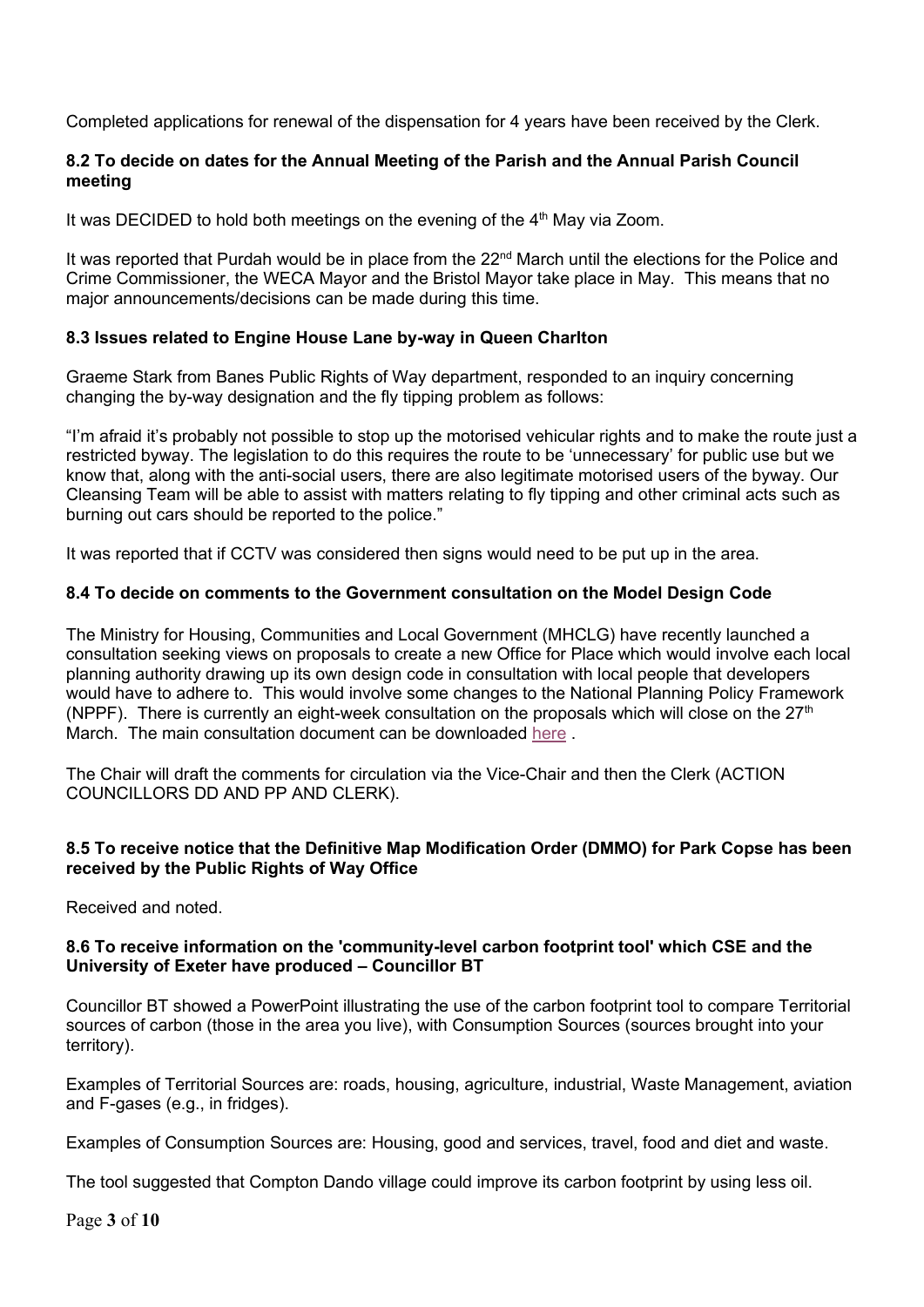#### **9. Planning applications received**

### **9.1 21/00606/FUL**: **Land Adjacent to River Chew Hunstrete Lane Woollard Bristol Bath and North East Somerset**

#### **Change of use to dual use (agricultural/commercial) and site Shepherd's hut used ancillary to Bell Farm Alpacas and as cafe (Retrospective).**

The Parish Council unanimously OBJECTED to the application in support of the residents of Woollard village who have stated that there is not enough parking in the village to cope with the extra visitors, which has become very congested during the summer with more people walking in the area, and at this time the café was not open.

Concerns were also raised about flooding and the danger of the water, which is up to 2 metres in depth at the proposed location of the shepherd's hut. The water can be fast flowing after heavy rain.

The Councillors thought that it was a shame that this was a retrospective application.

#### **9.2 21/00419/EFUL Resourceful Earth Ltd Charlton Field Lane Queen Charlton Bristol Bath and North East Somerset BS31 2TN**

**Development of an Anaerobic digester Facility (including retention of the existing Feedstock Reception Building, Anaerobic digester Tank (x5), Storage Tank, CHP Engine (x4), Transformer, GRP Substation, GRP Technical Room (x5) and Gas Equipment) to produce both gas and electricity for injection into the local grid networks, alongside the restoration of the former Queen Charlton Quarry Site with ecological and landscape enhancements**

The Parish Council unanimously OBJECT to this planning application. The Parish Council has noted the objections raised by Keynsham Town Council and support their concerns by reiterating their comments.

#### Scale of the Application

The Parish Council had supported a previous application but the current one is on a much larger scale, which would lead to serious issues affecting our Parishioners lives.

Increase in vehicular movements

Undoubtably there will be an increase in lane and road congestion, with the amount of HGV vehicle journeys that would be required for feeding the anaerobic digester and then taking away the end product. This is something the Parish Council feel that the country lanes and roads in the area would be unable to accommodate.

Alongside the increase in traffic movement, there will be a resultant increase in both dust, noise and air pollution.

The amount of traffic in the area has already gone up as the number of new homes has increased. Our Parishioners are rightly concerned for their safety when using our lanes and roads whether for driving, or for exercise and relaxation and this local area has many walkers, horse riders and bike riders.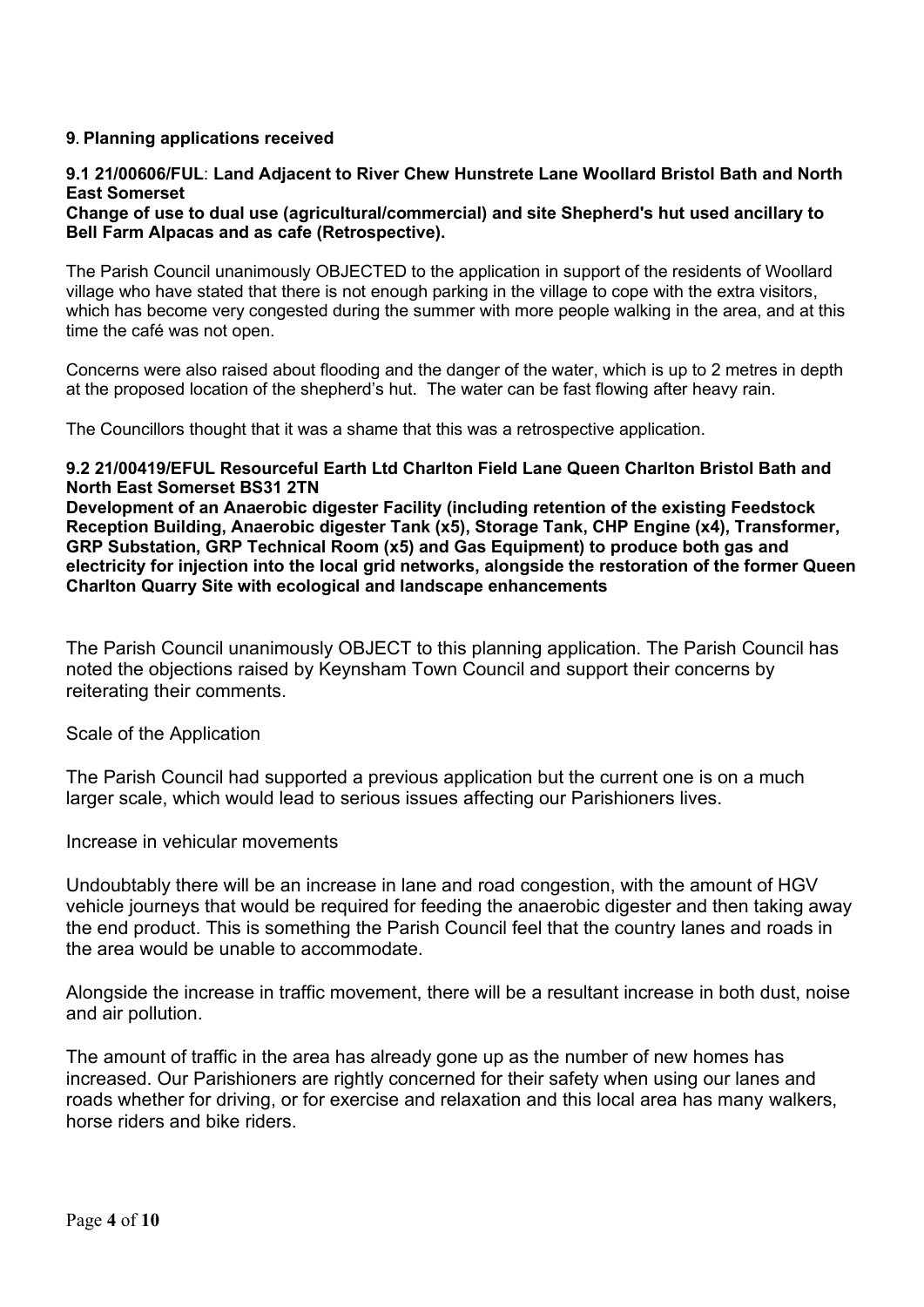It is felt that the application underestimated the number of vehicle journeys that would be required as the waste products to fuel the anaerobic digester would be light in weight so less could be carried per journey, so more journeys than estimated would be required, particularly at harvest time when tractor and trailers transport maize to the site from farms.

## Conservation Status

We have Conservation status villages in the Parish, including the adjacent village of Queen Charlton, the ambience of which would be spoiled.

## Area of Ecological Value

When the first application was submitted there was an area of high ecological value on the site where the old quarry had been, adjacent to the planned anaerobic digester plant. At the time we were assured this was to be preserved. However, it was destroyed when it was buried when the huge mountain of spoil was deposited. The Parish Council remains concerned about the ecological area, especially in light of the most recent application.

### Planned Cultivation of Maize

It was reported that growing maize has a detrimental effect on the environment and landscape. Farmers are now taking forward the Government's Environmental Land Management Scheme (ELMS) which aims to promote and improve farming practices to benefit the environment. So, local farmers would be less likely to grow maize, meaning it would need to be brought from further afield.

The production of renewable energy that will require a vast amount of fossil fuel in transporting the products to the anaerobic digester, then take away the final product, limits the overall effect of helping the environment. It may well have a negative effect. A carbon footprint assessment should have been carried out. The extra traffic movements would increase air pollution, with a detrimental effect on the health of Parishioners and a large increase in 'wear and tear' on the lanes and road surfaces.

#### Noise

Concerns were raised over the noise from the extra traffic as well as the anaerobic digester itself.

#### **Odour**

Odours as a result of the plant operation cannot be prevented from drifting into the local environment and there will be an increase in odour within the local area.

In addition, aerosol particulates could affect the health of parishioners and have a detrimental effect on sensitive flora and fauna of the Chew Valley and surrounding area.

#### Financial Viability

It was reported that the original application was not financially viable and the increase in scale of the production was purely for financial gain. An aerobic digester plant this size is not needed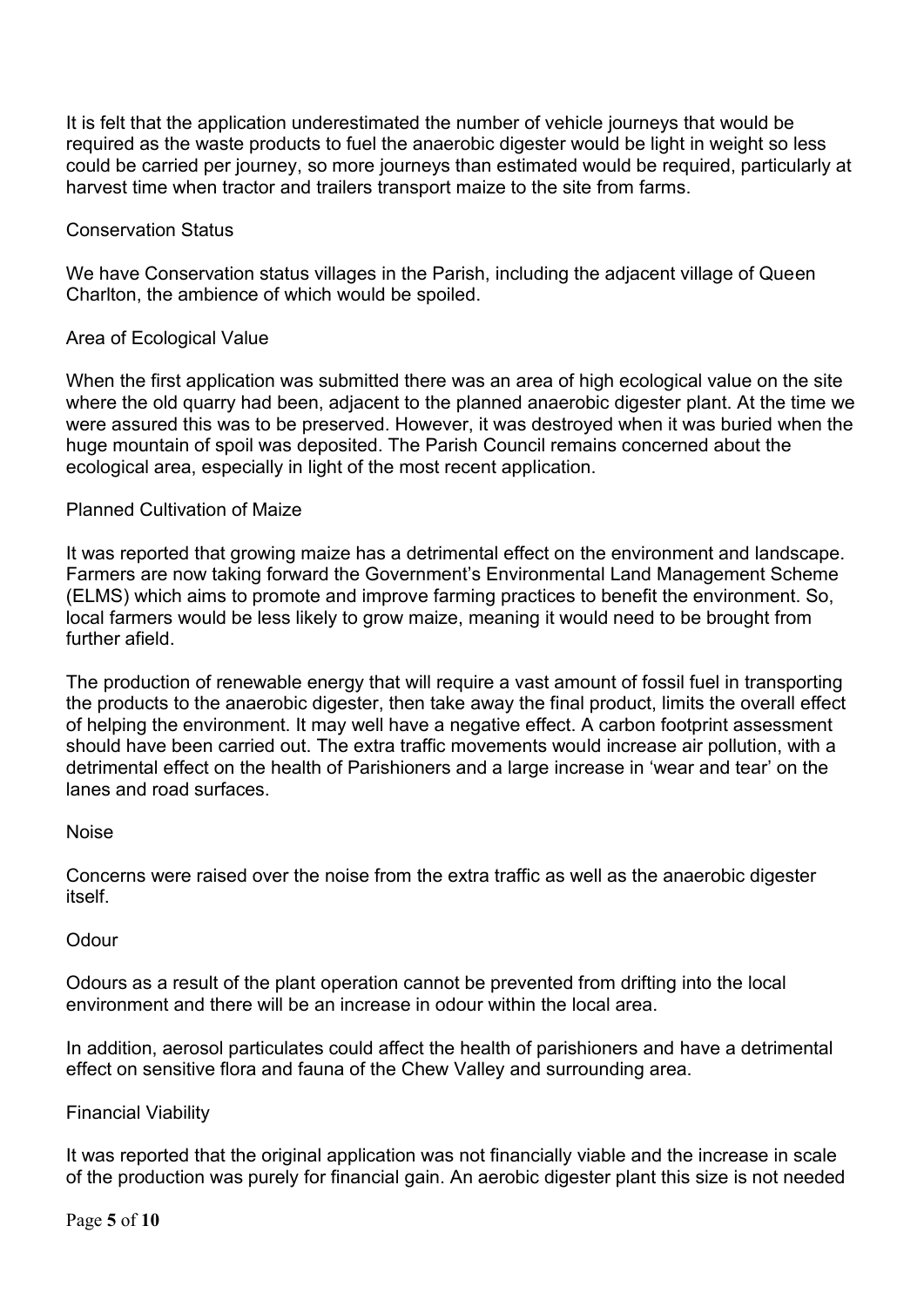within the area of BANES and, for the aforementioned reasons, this is of an unproportionate scale.

It was felt that there are far better locations for an anaerobic digester of this scale. The current location is totally unsuitable for such a large-scale production.

#### **10. Appeals**

**10.1** None

#### **11. Decisions**

**11.1 20/04913/FUL Chewton Place Chewton Road Chewton Keynsham Bath and NE Somerset (BANES) Construction of small coach house, modify the cottage and landscape former walled service yard following demolition of existing conference centre (CDPC support Jan 2021)**

#### CONSENT

**11.2 [20/04914/LBA](https://www.bathnes.gov.uk/webforms/planning/details.html?refval=20%2F04914%2FLBA) Chewton Place, Chewton Road, Chewton Keynsham, Bath &NE Somerset,**

**External alterations for construction of small coach house, modify the cottage and landscape former walled service yard following demolition of existing conference centre (CDPC support Jan 2021)**

#### CONSENT

#### **12. Enforcements**

*Members of the Parish that may have a concern regarding suspected unauthorised building works, retrospective planning or non-permitted change of use to a building may report this directly to the Enforcement Department of Bath and North East Somerset Council by emailing development\_management@bathnes.gov.uk or telephoning 01225 394041 (planning department extension) OR alternatively you may report the same in confidence to the Parish Clerk (details below). The matter of enforcement will be held in strict confidence and will not be discussed by the Parish Council until an Enforcement Notice is issued at which stage the matter will be brought to the attention of the Parish Council by the Local Authority.*

#### **updates requested on:**

**12.1** None

### **13. Items for action**

**13.1** None

#### **14. Correspondence for action**

#### **14.1 An email was received from CropDrop a community project in BANES**

"CropDrop is a new community organisation with a team of volunteers who coordinate the redistribution of surplus fruit and vegetables from bountiful allotments and growers in Bath and North East Somerset. Volunteer drivers transport the produce to local community food projects alleviating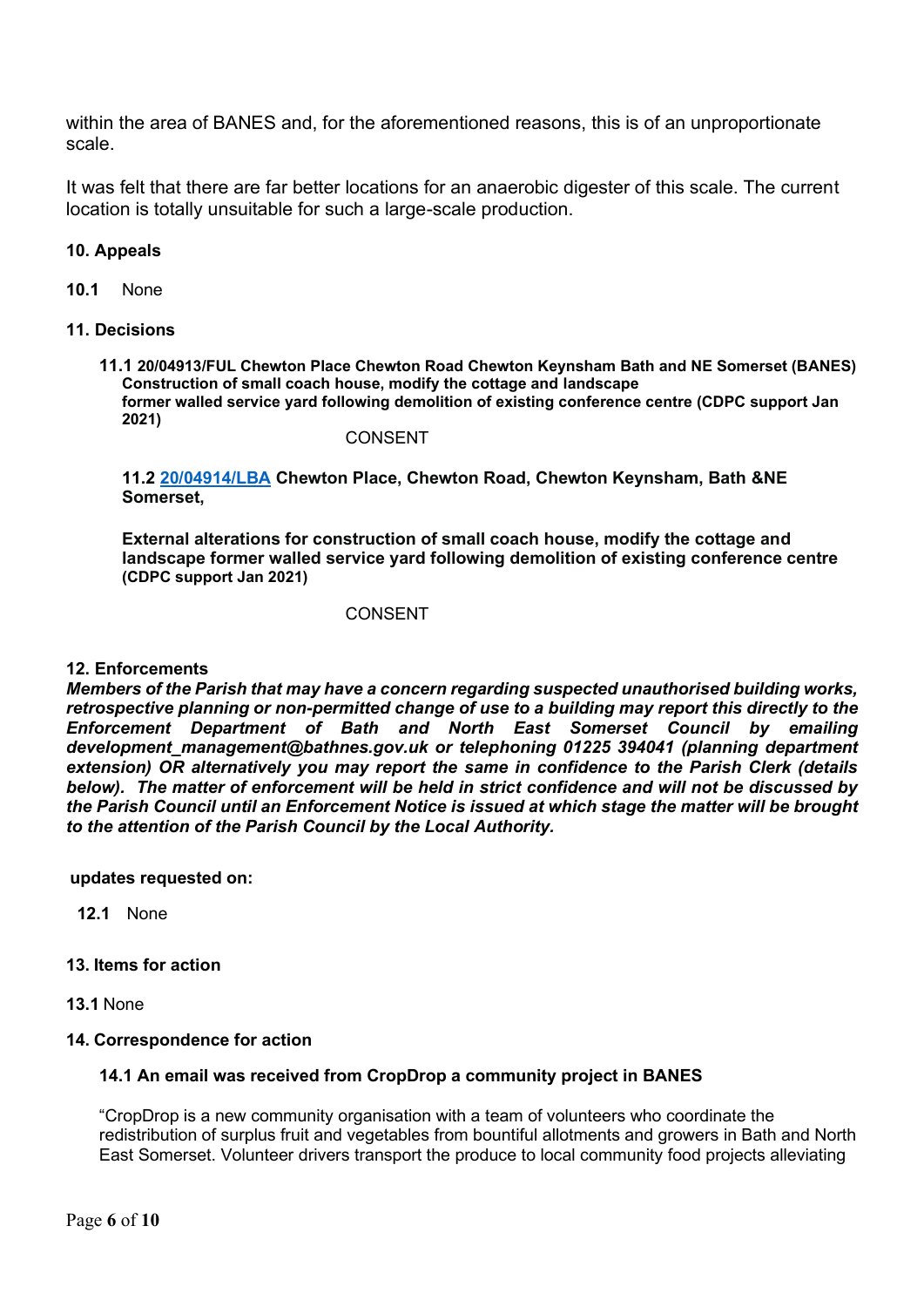food inequality, strengthening communities and minimising food miles. Last season we arranged for 158 drops of fresh crops from 17 growing sources to 21 projects.

Here is a link to our website: <https://www.cropdrop.org.uk/>

We would like to contact any allotment growers, individual growers or market gardeners in the Compton Dando parish to highlight the opportunity to share their spare fruit and vegetables in 2021 with nearby charitable projects, such as Keynsham's Brightstart Children centre FOOD Club and Keynsham Community Fridge. There is also the potential to share produce and growing learning with nearby primary schools.

Do you have any parish growing contacts you can share or signpost me to? Do you know if the allotmenteers have any kind of group with whom to communicate - or a representative? If they prefer to be contacted as individuals, would you be prepared to forward an introduction from CropDrop?"

Received and noted.

#### **14.2 Email received from Mark Cassidy, Tree and Woodland officer for BANES Council asking for information on trees planted on private land in the Parish during the 2019/2020 and 2020/2021 seasons**

It was DECIDED that information on private tree planting could be sent to the Clerk or to Mark.

It was reported that the felling of trees would be covered by woodland management when felled on a large scale and planning applications are submitted for those felled in conservation areas.

#### **15. Correspondence for information**

#### **15.1 An email was received from Protect our Keynsham Environment (POKE) raising concerns over the Resourceful Earth Anaerobic Ltd planning application**

Received and noted.

It was DECIDED not to give funding to POKE as it was not the practise to give funds to organisations that the Parish Council was not a member of.

Also, the budget had already been set and the Parish Council need to be impartial for any future decisions.

#### **16. Reports**

#### **16.1 Parish hall report**

The Clerk reported that there was no Parish Hall report this month.

#### **16.2 Village updates**

**16.2.1** Councillor BT reported that he had attended a WECA mass transport meeting as a representative of the Parish Council and felt the decisions had already been taken and the consultation was just part of the process that had to be done.

It was suggested that a report should be sent to Ward Councillor AS (ACTION COUNCILLOR BT AND WARD COUNCILLOR AS).

**16.2.2** The Clerk reported that following the Burnett village meeting, she had contacted Wessex Water about the mud on the road near the entrance to their site on the road between Burnett and Compton Dando.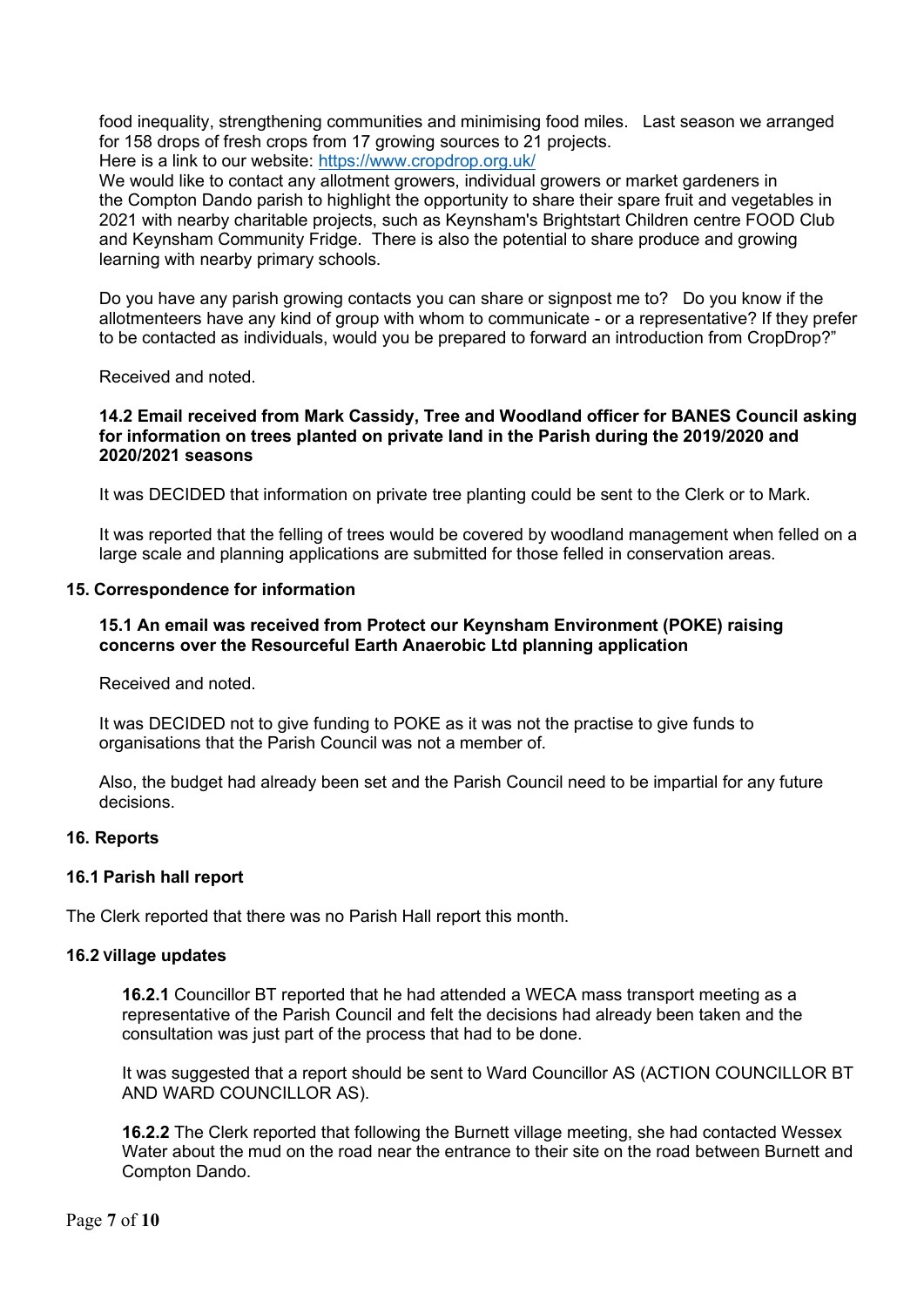Wessex Water apologised that a letter had not been sent out to the Parish Council providing information about the works to be carried out and the timeline. They would be sending the information to the Clerk for circulation and gave assurances that the verges and road would be made good (ACTION CLERK).

On completion of the works, an invitation would also be sent out for any Councillors to meet on site to inspect the work. It was expected to be completed by the end of April 2021.

#### **17. Items of report to be carried forward to the next meeting**

None.

### **Date of next meeting is the 20th April 2021 at 8.00pm (virtual)**

The meeting closed at 21:48

Minutes prepared by: Susan Smith (Clerk)

Agreed as a correct record on………………………………….

Signed (Chairman)…………………………………………………….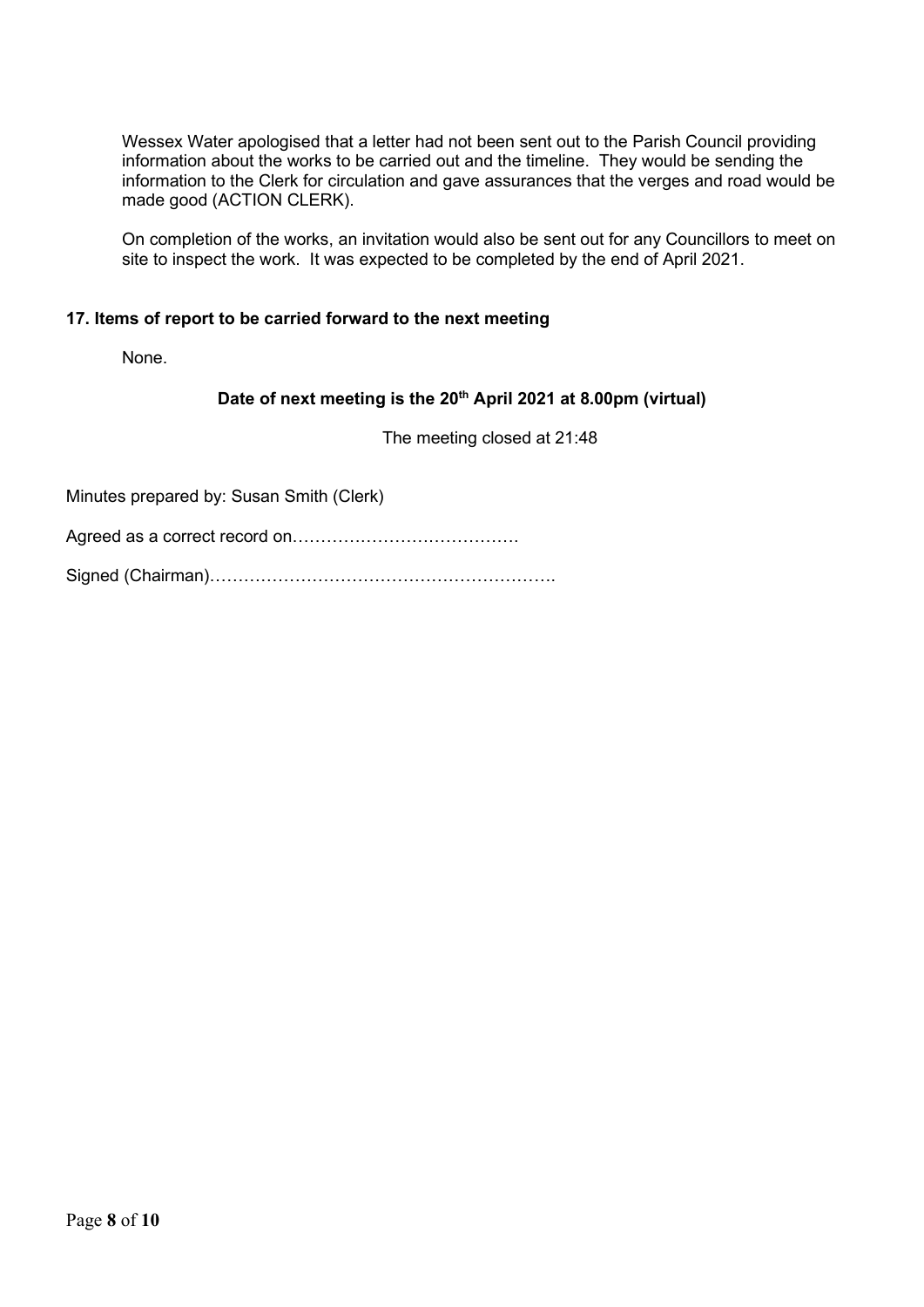#### Figure 1 The table below shows the bank reconciliation at the 19<sup>th</sup> February 2021 and the cheques for approval this month

# Figure 1

Statement Date 19/02/2021

#### **Bank Reconciliation**

#### **Statement Entries**

| Date       | Cashbook Date   Reference | Description                                     | Debit  | Credit | Balance |
|------------|---------------------------|-------------------------------------------------|--------|--------|---------|
| 28/01/2021 |                           | <b>Opening Balance</b>                          |        |        | 9158.43 |
| 18/02/2021 | 16/02/2021                | Clerk's salary + expenses                       | 429.65 |        | 8728.78 |
| 18/02/2021 | 18/02/2021                | PH fuel oil net amount                          |        | 184.45 | 8913.23 |
| 19/02/2021 | 16/02/2021                | Clerk's extra hours worked Jan 2019 to Jan 2021 | 324.00 |        | 8589.23 |

#### **Outstanding Entries**

| Cashboon<br>book Date: | Reference | $\sim$<br>$\overline{\phantom{a}}$<br><b>STATISTICS</b> | Debit | Credi | <b>Balance</b> |
|------------------------|-----------|---------------------------------------------------------|-------|-------|----------------|
| 15/10/2015             |           | 5 Oct month 6<br><b>PAY</b><br>- 06.91<br><b>CAR</b>    | 9.60  |       | n en<br>-8.00  |

#### Reconciliation

| <b>Closing Bank Balance</b>        | 8589.23 |
|------------------------------------|---------|
| Outstanding                        | $-9.60$ |
| Closing Bank Balance + Outstanding | 8579.63 |
| <b>Cashbook Balance</b>            | 8579.63 |

### **Transactions since Statement**

Transactions to 16/03/2021

| Cashbook Date   Reference | <b>Description</b>                          | Debit  | Credit   Balance |
|---------------------------|---------------------------------------------|--------|------------------|
| 01/03/2021                | NALC and ALCA membership                    | 131.78 | 8447.85          |
| 16/03/2021                | Clerk's Salary and expenses                 | 409.45 | 8038.40          |
| 16/03/2021                | Unpaid VAT for Keynsham finger (15/12/2020) | 50.00  | 7988.40          |
| 16/03/2021                | PAYE months 10, 11 and 12                   | 184.85 | 7803.55          |